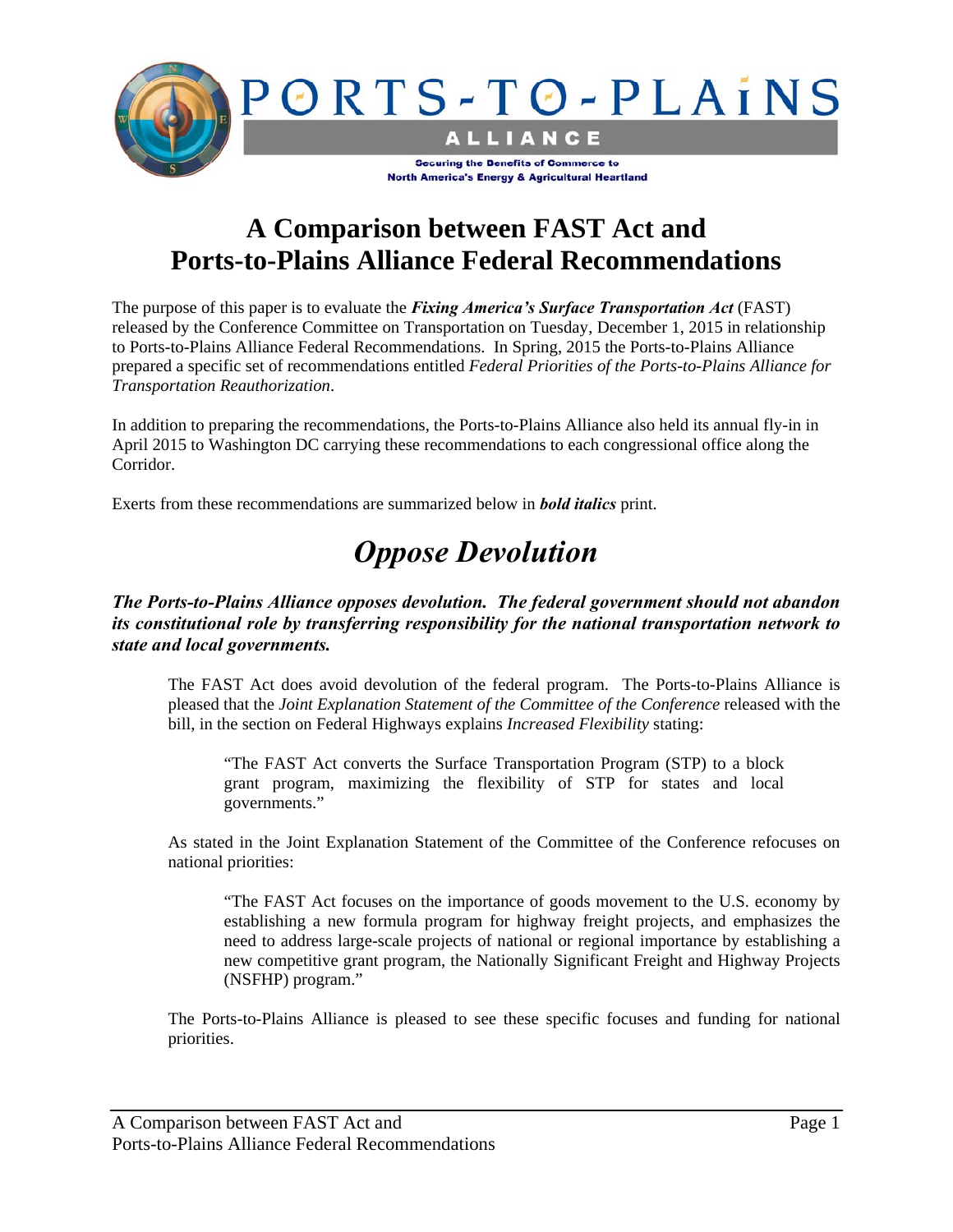FAST continues the trend from MAP-21 to provide flexibility for states to invest federal funds. The Ports-to-Plains Alliance urges its state departments of transportation to invest those federal funds carefully with the same concern for enhancing the flow of commerce. The Surface Transportation Program (STP) is converted to a block grant program which increases the amount of STP funding distributed to local government from 50% to 55% over the life of the bill. Distribution to local governments can be obligated in proportion to their relative shares of the population of the State including in urbanized areas of the State with an urbanized area population of over 200,000; in areas of the State other than urban areas with a population greater than 5,000; and in other areas of the State; and the remainder may be obligated in any area of the State. The Transporation Alternatives Program is rolled into the STP.

States must now be held accountable to investing these flexibile funds in order to further the national priorities.

Two eligible types of projects under the STP of interest to the Ports-to-Plains Alliance are truck parking facilities and border infrastructure projects.

### *Pass a Multi-Year Bill*

*The Ports-to-Plains Alliance supports a five or six year reauthorization bill, which is consistent with previous surface transportation bills and necessary for proper long-term planning. Operating under a series of short-term extensions is problematic and difficult on federal and state transportation agencies.* 

The FAST Act is certainly designed from a policy viewpoint to be a five year bill with five years of funding. This major piece of legislation provides much-needed long-term certainty and flexibility for state and local governments and creates opportunities for improving rural highway corridors vital to safe travel, economic development, and energy development for North America

### *Increase Investment*

*Virtually every study, including studies by two bipartisan national commissions established by Congress, have concluded that there must be a significant increase in surface transportation investment from the federal, state, and local governments, as well as the private sector.* 

The FAST Act does not provide the significant increase recommended by two bipartisan national commissions established by Congress. Overall funding levels for highways increased from the MAP-21 level in 2015 of \$40.3 billion annually to an average of \$44.3 billion annually over the five year period.

The focus on freight policy initially begum in MAP-21 now includes an average annual funding \$1.2 billion. The Ports-to-Plains Alliance views this as a major step forward.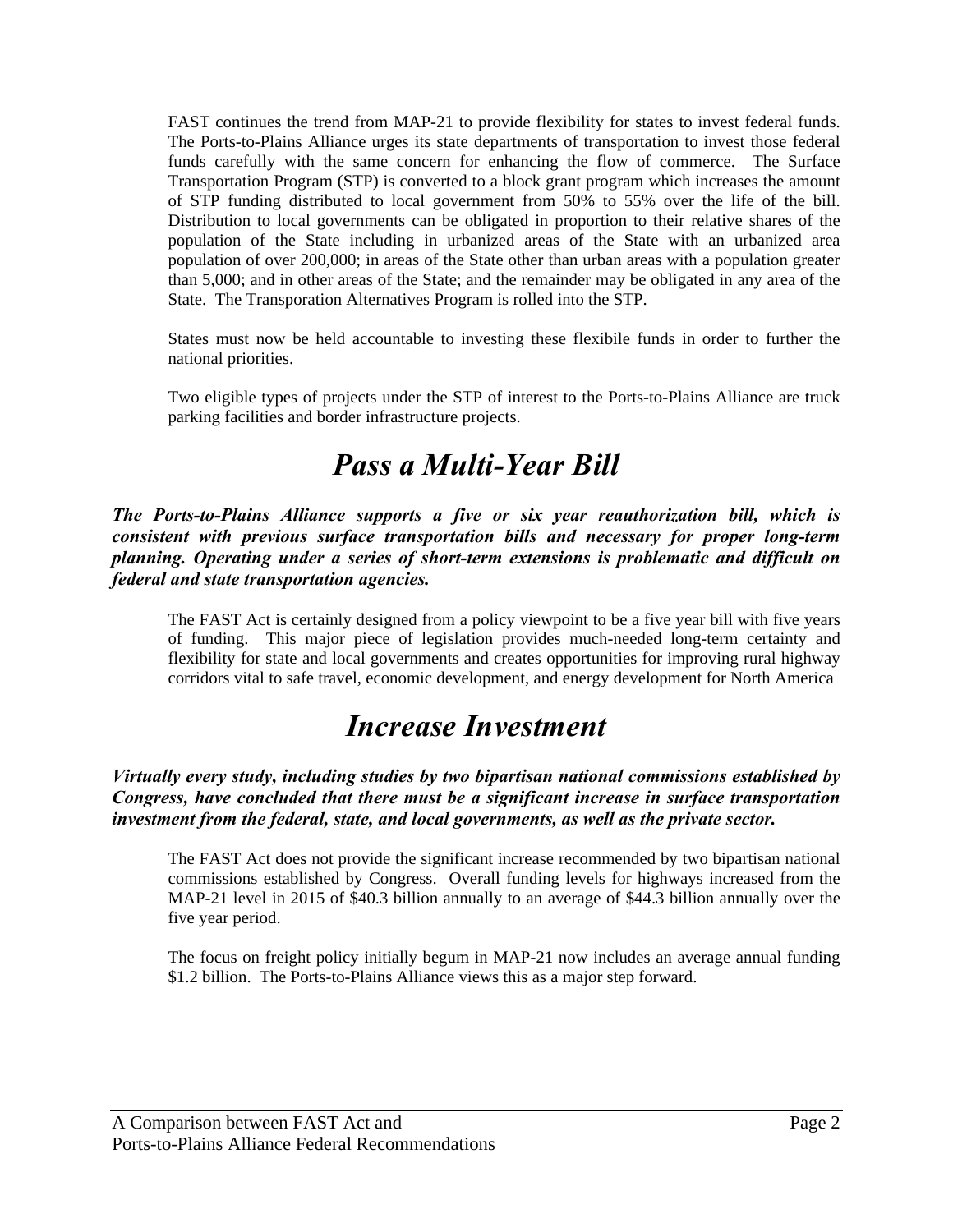## *Fix the Highway Trust Fund*

*One of the biggest challenges facing Congress in the reauthorization process is the fiscal condition of the Highway Trust Fund (HTF), which supports funding for the highway and transit programs. Simply stated, the HTF is insolvent. Current user revenues cannot support current investment levels.* 

While addressing the shortfalls in the Highway Trust Fund in for the next five years using offsets, the FAST Act still does not address shortfalls beyond 2020.

## *Prioritize Rural Multi-State Corridors*

*America's multi-modal national surface transportation network supports and enhances the economic growth of our nation. It helps sustain our quality of life and enables the flow of interstate and international commerce that is the foundation our nation's competitive position in the global economy.* 

*A critical part of the national network are the multi-state rural highway corridors that are essential to the development of America's energy and agricultural resources. The antiquated two-lane highways that currently serve most of these corridors were not designed to carry the number of trucks, especially heavy trucks, currently being experienced up and down these corridors. Moreover, these roads are not geometrically designed to accommodate the large trucks being used today by the energy and agricultural industries.* 

The FAST Act would transform the National Freight Policy provisions of MAP-21 into a new National Highway Freight Program that would fund freight-related highway improvements. The bill authorizes a five-year total of \$8.2 billion for the program. Funds would be apportioned among the states by formula, but states develop a state freight plan before obligating any funds. The FAST Act does not include the requirement to establish a freight advisory committee in order to obligate any funds under this program. The requirement to establish a freight advisory committee present in the Senate's DRIVE Act was supported by the Ports-to-Plains Alliance to assure states involved stakeholders in establishing a state plan.

The FAST Act also modifies the National Highway Freight Network created by MAP-21, and requires the redesignation of the Network every five years to reflect changes in freight flows, including emerging freight corridors and critical commerce corridors.

The increase of mileage on the primary highway freight system is limited to 3% of the total from the current base of 41,518 miles.

The Ports-to-Plains Alliance is pleased that Critical Rural Freight Corridors (CRFC) are included as a part of the National Highway Freight System. More about the specifics of CRFC will be provided below.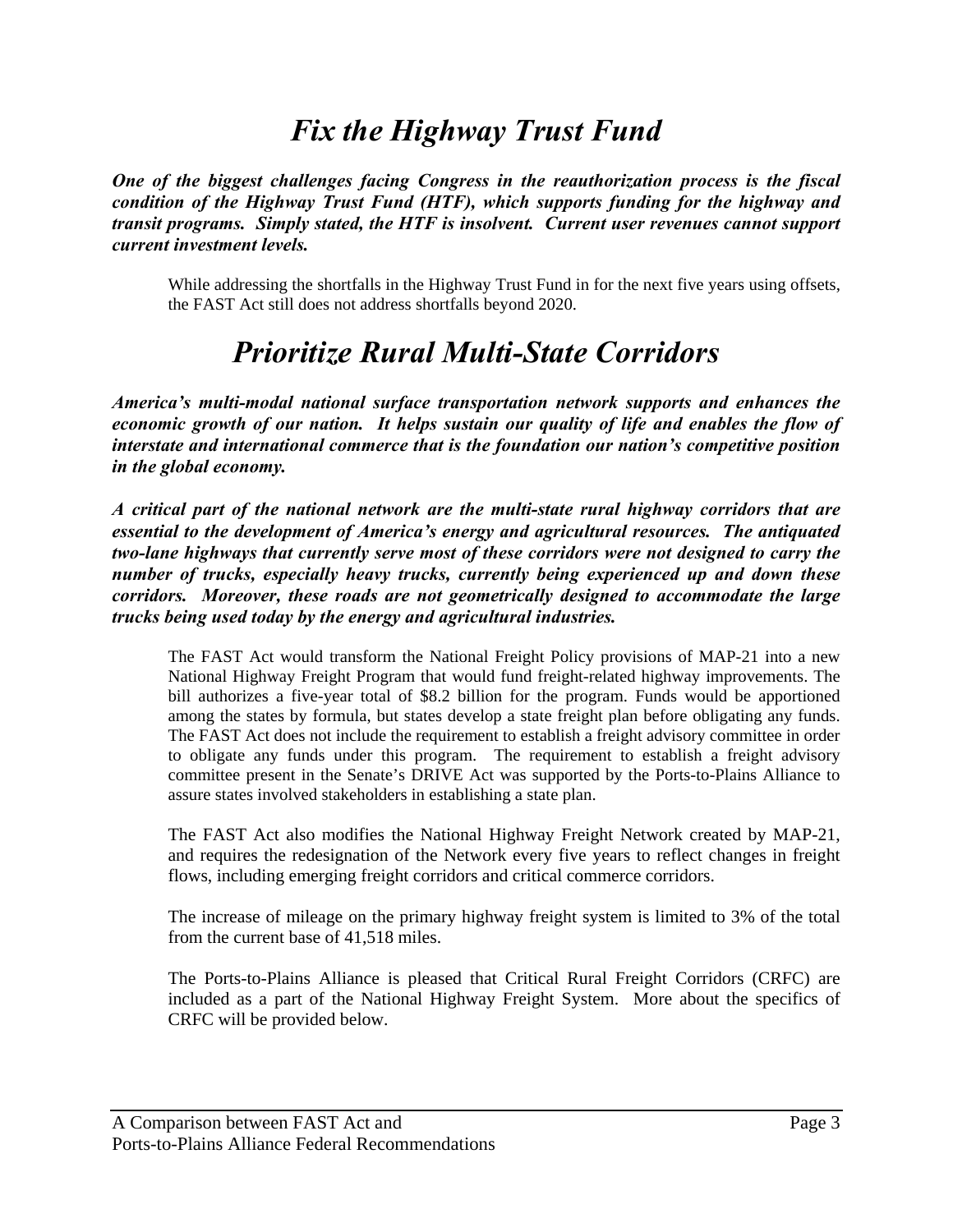In addition to the National Highway Freight Network, the FAST Act creates a National Multimodal Freight Network (NMFN) to be established by the Under Sectretary of Transportation for Policy. In general its establishment is aimed at assisting states and the priorities of Federal investment in strategically directing resources toward improved system performance in the efficient movement of freight. An interim NMFN is required to be established within 180 days of the signing of the FAST Act. Network components reach beyond the National Highway Freight Network to include freight rail, public ports, inland and coastal waterways, airports and strategic intermodal sites. Not more than one year following passage a final network will be established after soliciting stakeholder input. Each state may propose additional designations including Critical Rural Freight Corridors.

## *Address Ports-to-Plains Alliance Policy Priorities*

*In addition to the above recommendations, the Ports-to-Plains Alliance also supports the following reauthorization principles:* 

 *General. The reforms in MAP-21 should be maintained. Continued congressional oversight of DOT implementation is critical. The Alliance supports additional reform- over and above the reform in MAP-21-- to further streamline project delivery.* 

> The reforms of MAP-21 are expanded as the FAST Act further streamlines the environmental review and permitting process. The Act creates a pilot program to empower states to use their own existing environmental laws and regulations instead of the National Environmental Policy Act (NEPA), if substantially equivalent.

 *Critical Rural Freight Corridors. The Ports-to-Plains Alliance supports strengthening the requirements in MAP-21 regarding state designation of Critical Rural Freight Corridors. The provisions are currently discretionary. We support making the designation mandatory if the designation criteria are met. Only in this way will we ensure that the freight network provides access to energy exploration, development, installation, or production areas.* 

> The Ports-to-Plains Alliance is pleased that the FAST Act maintained the Critical Rural Freight Corridors Program. The criteria includes:

(1) is a rural principal arterial roadway or facility;

(2) provides access or service to energy exploration, development, installation, or production areas;

(3) provides access or service to—

- (A) a grain elevator;
- (B) an agricultural facility;
- (C) a mining facility;
- (D) a forestry facility; or
- (E) an intermodal facility;
- (4) connects to an international port of entry;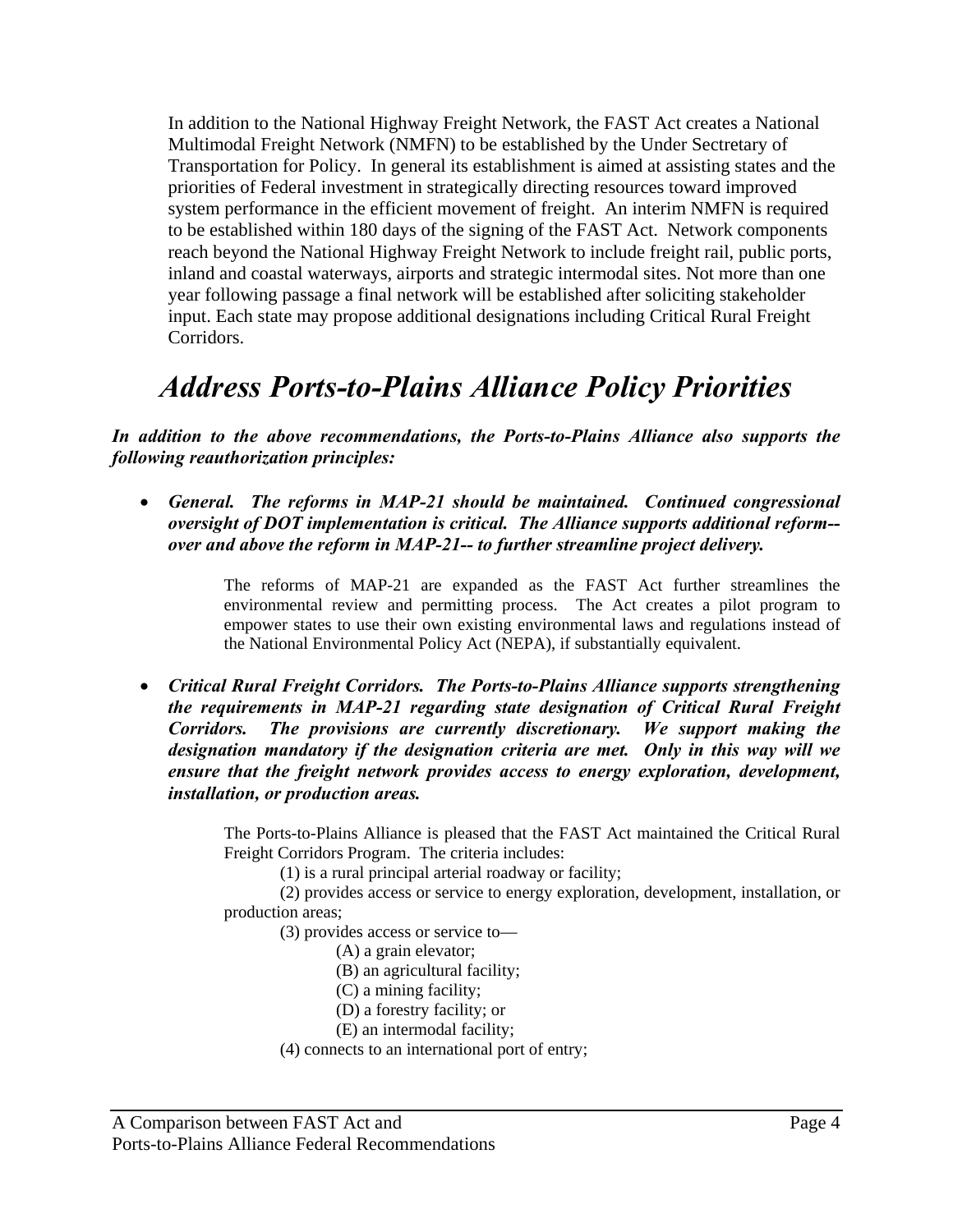(5) provides access to significant air, rail, water, or other freight facilities in the State: or

(6) has been determined by the State to be vital to improving the efficient movement of freight of importance to the economy of the State.

Each state may designate a maximum of 150 miles of highway or 20% of the primary highway freight system mileage in the state, whichever is greater, as CRFCs.

This program is an an opportunity for rural corridors like Ports-to-Plains to be identified as part of the National Highway Freight System because of the critical importance of energy and agriculture along the entire corridor. The CRFCs need to be identified by the states. CRFC was never given a chance to be implemented and evaluated because of the three year life of MAP-21 and because USDOT never provided guidance to states regarding the designation process. The Alliance encourages Congress to require implementation by U.S. DOT.

 *State Freight Advisory Committees. MAP-21 directs the Secretary of Transportation to encourage states to establish State Freight Advisory Committees. The Ports-to-Plains Alliance supports requiring states to establish such committees, which are an important part of the process needed to develop a thorough State Freight Plan. Bringing together the perspectives and knowledge of public and private partners, including shippers, carriers, and infrastructure owners and operators, is important to developing a quality State Freight Plan.* 

> Language within the FAST Act regarding State Freight Advisory Committees is is still permissive rather than requiring establishment. No funding is dependent upon establishing a State Freight Advisory Committee. While the FAST Act requires the development of a State Freight Plan that plan may be developed separately from or incorporated into the statewide transportation plans.

- *Rural Planning. The Ports-to-Plains Alliance* 
	- o *Supports maintaining the federal definition of Regional Transportation Planning Organizations (RTPOs) and an improved regional focus in the statewide transportation planning process; and*
	- o *Supports enhanced provisions requiring state DOTs to designate and fund RTPOs to help address the transportation needs of non-metropolitan areas outside the boundaries of MPOs.*

With the exception of minor word changes, the FAST Act maintains MAP-21 language and does not provide enhanced provisions requiring state DOTs to designate and fund Regional Transportation Planning Organizations (RTPOs).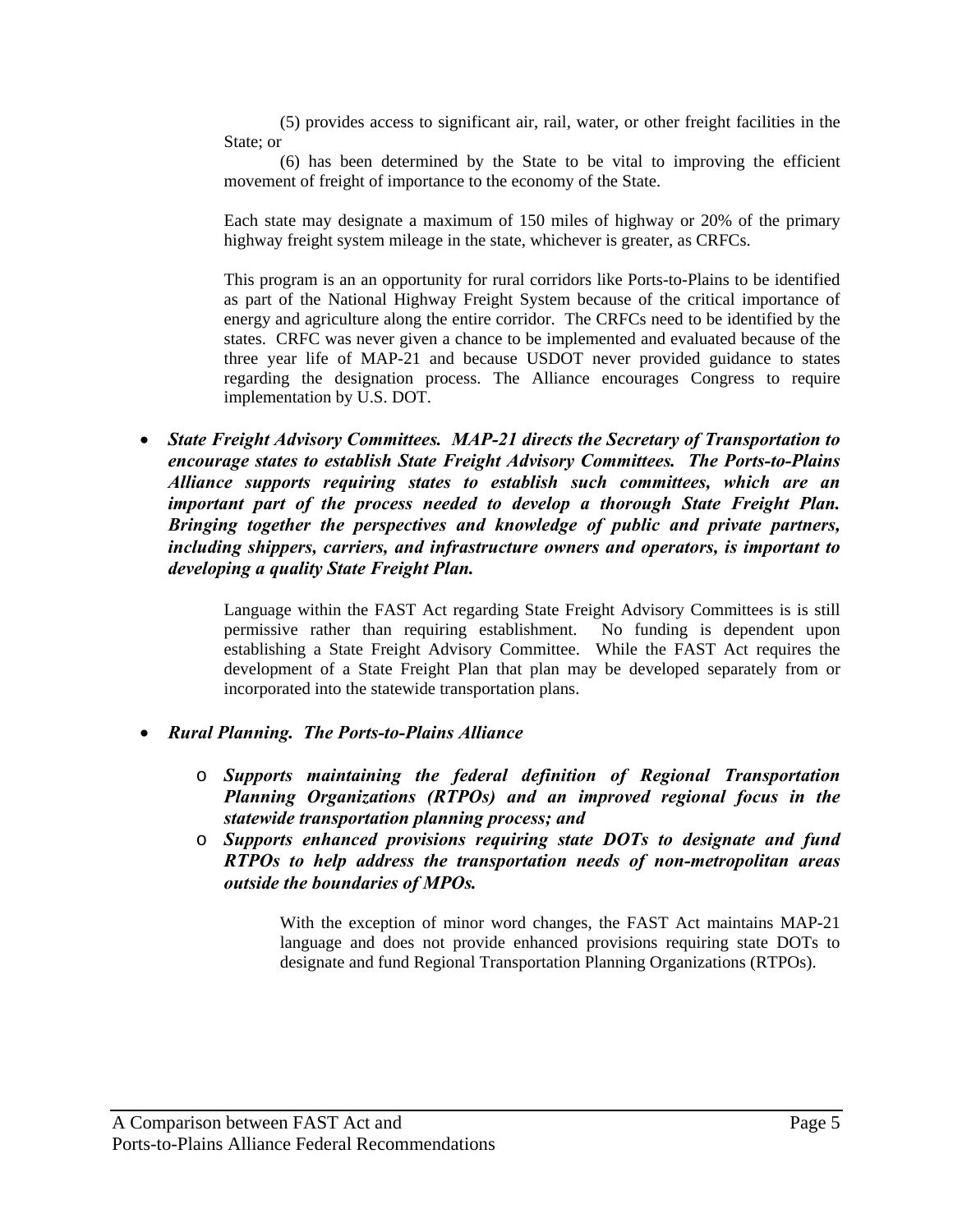*Focus On Freight Transportation. Freight transportation was not fully addressed in MAP-21. Ports-to-Plains Alłiance supports increased investment in freight corridors, especially rural corridors that provide increased multi-state connectivity, especially north-south connectivity; connect urban centers to agricultural and energy producing areas; provide efficient, cost-effective alternatives to congested corridors; and are essential for the safe movement of today's larger trucks.* 

> As indicated above the Joint Statement of the Committee of the Conference highlighted the focus of the FAST Act on the importance of goods movement to the U.S. economy.

> In addition to the new National Highway Freight Program and the National Multimodal Freight Network (NMFN), both including Critical Rural Freight Corridors, described above, the Act established a Nationally Significant Freight and Highway Projects program establishes a competitive grant process with dedicated funding specifically for freight projects. As indicated above this provides \$4.5 billion over the life of the FAST Act.

> It is positive that the Secretary shall reserve not less than 25 percent of the amounts made available for grants, each fiscal year, for projects located in rural areas (outside an urbanized area with a population of over 200,000) and 10% of the amounts made available for grants for small projects less than \$25 million. Small projects must be between \$5 million and less han \$25 million.

> Criteria for evaluation and grant match requirement include some limiting factors. Projects will be evaluated to the extent to which a project utilizes non-traditional financing, innovative design and construction techniques, or innovative technologies under Additional Considerations. Rural projects may struggle in developing this criteria. Federal funds from this grant program will only support up to 60% of the project and federal funding of all types may not exceed 80%.

#### *University Transportation Centers. The Ports-to-Plains Alliance strongly supports the continuation of University Transportation Centers program, including fairer selection criteria.*

University Transportation Centers continue as provided in MAP-21 with small increases for inflation beginning at \$72,500,000 for fiscal year 2016; \$75,000,000 for fiscal year 2017; \$75,000,000 for fiscal year 2018; \$77,500,000 for fiscal year 2019; \$77,500,000 for fiscal year 2020.

 *Rural Corridors of National Significance. The Ports-to-Plains Alliance supports establishment of a program to demonstrate the benefits of upgrading multi-state rural highway corridors important to energy and agricultural production.* 

> While the FAST Act does include the Nationally Significant Freight and Highway Projects program which includes a rural component and includes Critical Rural Freight Corridors, as designated by states in both the National Highway Freight